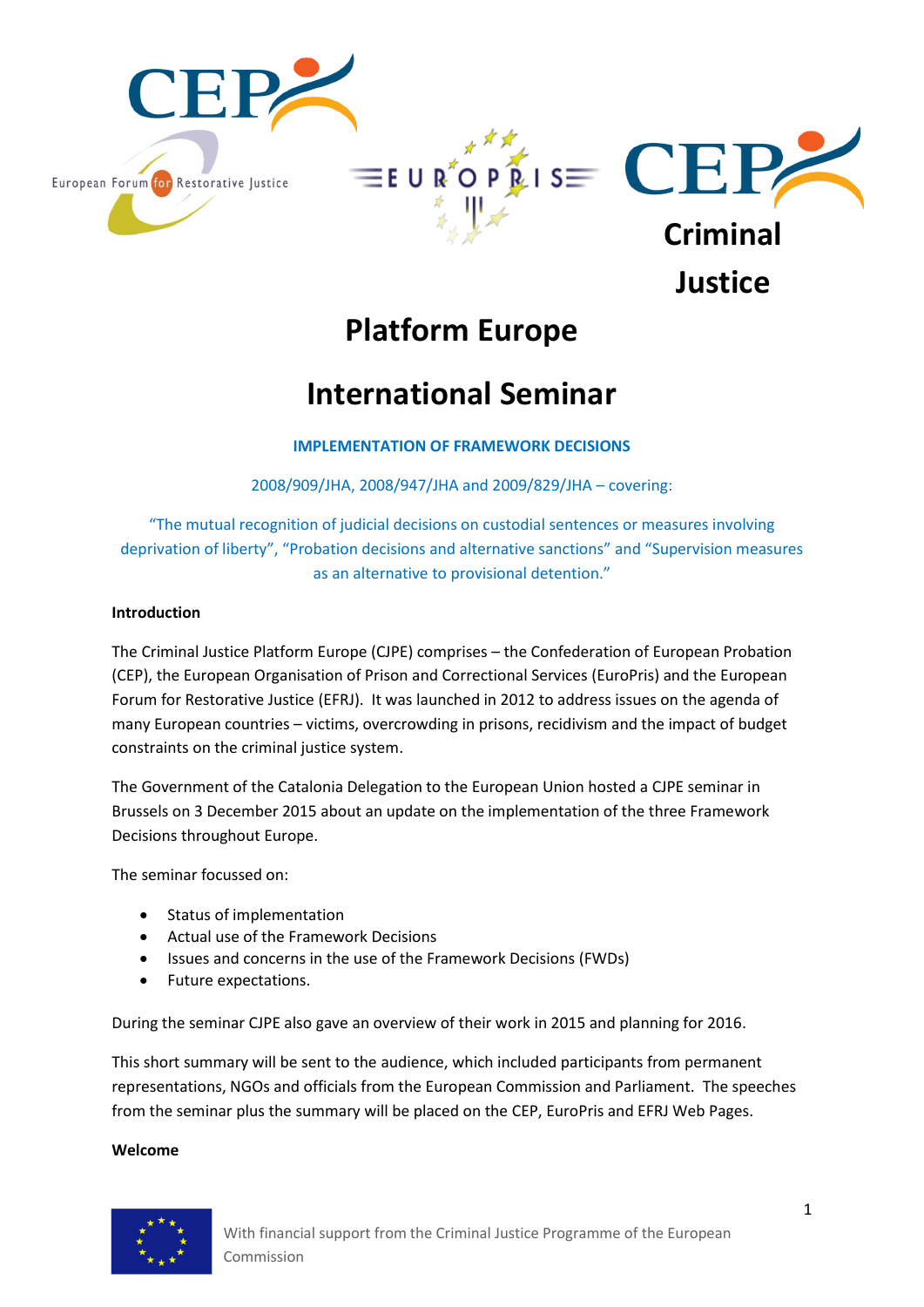**Amadeu Altafaj Tardio**, Representative of the Government of Catalonia Delegation to the European Union, welcomed participants and said he was very pleased to host one of the CJPE events especially as today we are facing problems around Europe. It provided a good example on how to be proactive on very delicate topics. Catalonia is committed to play an active and relevant role in Criminal Justice matters.

**John Scott**, as Chair of the seminar, apologised that Hans Meurisse was unable to be present and explained the purpose of the event.

## **The work and priorities of the Criminal Justice Platform Europe**

**Kirsten Hawlitschek**, Executive Director of EuroPris, **Annemieke Wolthuis**, Vice-Chair of EFRJ, and **Willem van der Brugge**, Secretary General of the CEP explained the work of each of their organisations and the role of the CJPE in coordinating work on implementing Framework Decisions.

EUPRIS: has been working on the FWD 909 and has organised a series of expert meetings since 2012, involving the European Commission and EU judicial authorities. It created network opportunities to share information and enhance communication. In 2016 they will collect data on transfers and also on the prison population. A research project on FWD 909 looked into the rehabilitation of offenders, developing an e-learning module (ITA-SP-ROM).

CEP: has mostly focused on the FWD 947, they developed a web tool with country specific information in EU. They also raised awareness in different projects. They brought together experts and are planning a meeting of competent authorities in 2016. The Platform had given high priority to working on the 'radicalisation agenda' and lessons learned about transfer of prisoners and probation cases were relevant.

EFRJ: works to combine the different factors necessary to restorative justice processes. They have focused especially on victims and implementing the EU's Victims' Directive from 2013 to the present. EFRJ thinks that the organisations are stronger together and that communication is a central issue for restorative justice so that officials understand and practitioners incorporate the principles in their work of implementation.

The conclusion expressed by **Annemieke Wolthuis** was 'that improving CJPE is our objective because together we are stronger. The EFRJ believes that the Platform is very important to enhance work with other parts of the system and will improve top-level inter-disciplinary approaches to criminal justice and implementation of directives and decisions.'

### **Expert Speakers**

**John Scott**, Platform facilitator introduced the two expert speakers, who each delivered substantial speeches (the presentations are available on the Web Pages of the Platform).

**Graham Wilkinson**, National Offender Management Service, United Kingdom, **(joint Chair Europris Experts Group),** spoke on "*Framework Decision – Prisoner Transfer.*" His presentation highlighted the following points:

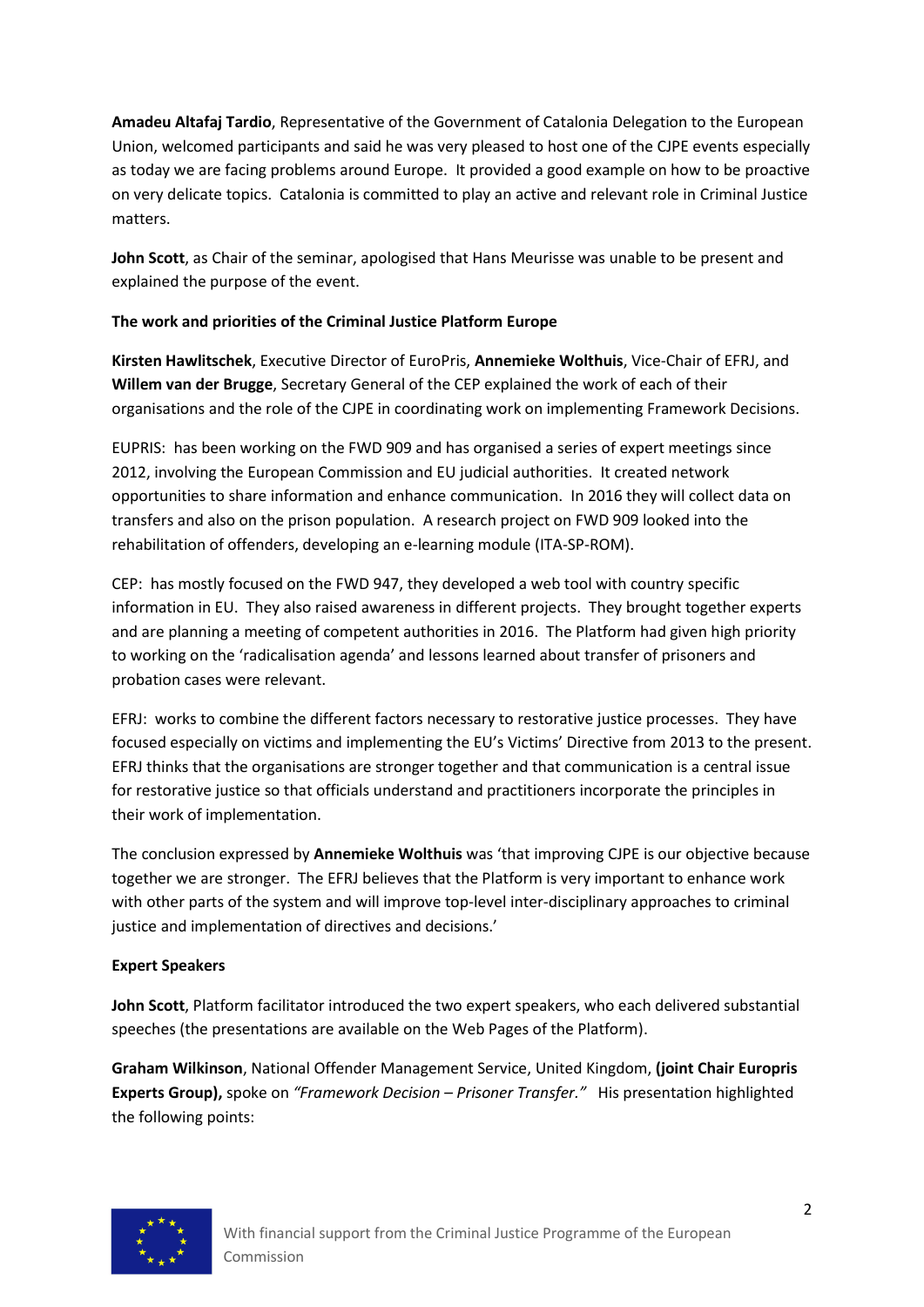- **FWD provides for transfer both with and without the consent of the person concerned.** Persons can be transferred without consent where they are subject to deportation or removal.
- **Transfer has the potential to become a routine** part of the sentence process where prisoners will not be allowed to remain in the sentencing state. But there are issues which hamper the effective implementation of the FWD.
- **Prisoners are not given enough information of the consequences of transfer** although it is stated in the FWD. What do the prisoners want to know? When they are going to be released and why – which prison – which region of the country – proximity to family – rights to challenge the decision or location. The STEPS 2 project is working on developing a prisoner's handbook.
- **Information** sheets are essential to accompany offenders on transfer to different jurisdictions.
- **Release Date**: a consequence of transfer to a new jurisdiction may be that the final date of release is varied.
- **Certificate:** To achieve effective consultation it is vital to have a conversation with the prisoner *before* the transfer to ensure acceptance. This is especially important when considering the transfer of residents.
- **Specific attention** is needed for the different categories of prisoner sex offenders, women, disabled etc., to ensure that their needs are met following transfer.
- **Efficiencies:** The FWD should be used to transfer the enforcement of a sentence when the person is already present in his state of nationality instead of seeking extradition under a European Arrest Warrant.
- **Future:** hope that very soon all member states will have the FWD implemented. We hope that the FWD will be incorporated as a part of the routine a part of the normal procedures of each jurisdiction's prison operations.
- **Important**: to have a shared understanding on what rehabilitation is. The FWD does not provide a definition. .
- Potential: The FWD has real potential. It will work. It just will take a little while.

(CASE ILLUSTRATION of the importance of good information: an offender being wheelchair bound was not communicated so no proper facilities were waiting for him.)

**Professor Ioan Durnescu**, Lecturer at the University of Bucharest, Rumania, spoke on: "The *Status of implementation of Framework Decisions 947 and 829"*. His presentation included the following key points:

**Why FWDs were created?** Too many foreigner national prisoners - the idea is that the FWDs will help to decrease these numbers, enhance rehabilitation and social order. FWD 829 also protects victims' interests – FWD 947 emphasises the role of rehabilitation, without defining it.

## **Comparative Overview of 2 FWD 829 and 947**

2 FWDs started with the same kind of motivation

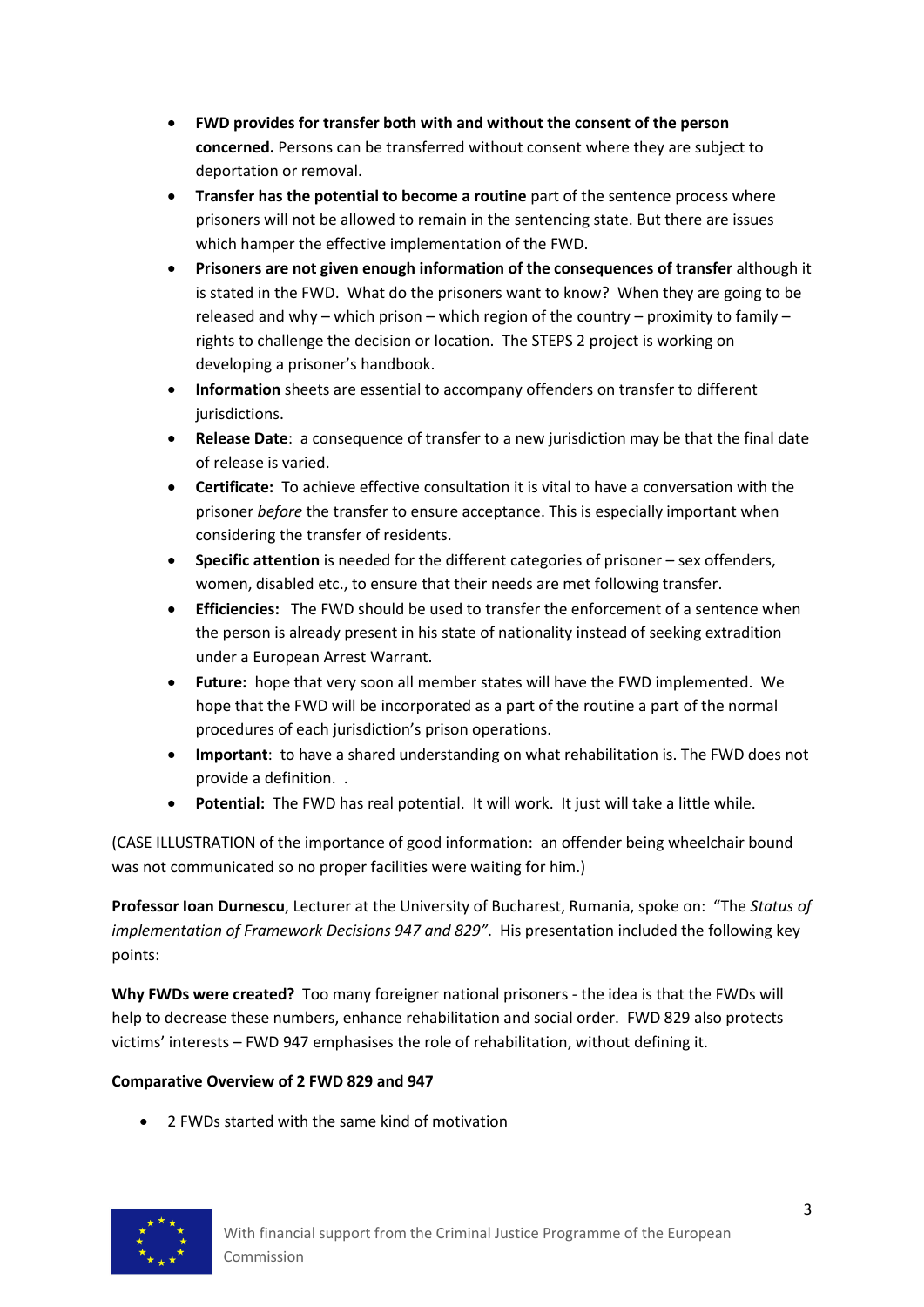- The person can be transferred in instances of community sentences and alternative sanctions AND where supervision is an alternative to provisional detention.
- The 2 FWDs place requirements for working together on the relevant authorities in both the countries involved in the transfer
- Limits of times are considered in both cases
- Competent authorities are identified in each state to oversee the links
- Importance of consultation between the competent authorities in practice advance consultation does not take place - the states are sending the "papers" without any previous consultation.

Several Projects were mentioned (see Professor Durnescu's presentation).

**A Real Case Example** exposed different approaches in dealing with the rehabilitation process between the two countries involved:

- Procedures were unknown and not codified
- Procedure appeared very bureaucratic with built-in delays
- Better exchange of information about probationers is required between the different countries
- Informed consent should be the favoured starting point
- There are too many authorities involved
- FD covers mainly judicial process but not the nature of supervision
- There is an overall poor status of implementation.

**Solutions**: Professor Durnescu focussed on several points:

- Close cooperation could be achieved by grouping countries into hubs
- More consultation and information sharing
- Upgrade FD in the light of experience
- Expert Groups to ensure there is learning from practice
- Involvement of prosecution authorities
- CEP monitoring system.

**Annemieke Wolthuis**, Vice-Chair of EFRJ, gave a short presentation on: "Council Framework Decision 2008/947/JHA" which identified that there is an absence of reference to restorative justice in this FWD. She discussed where restorative justice practice might fit into the FWD and proposed

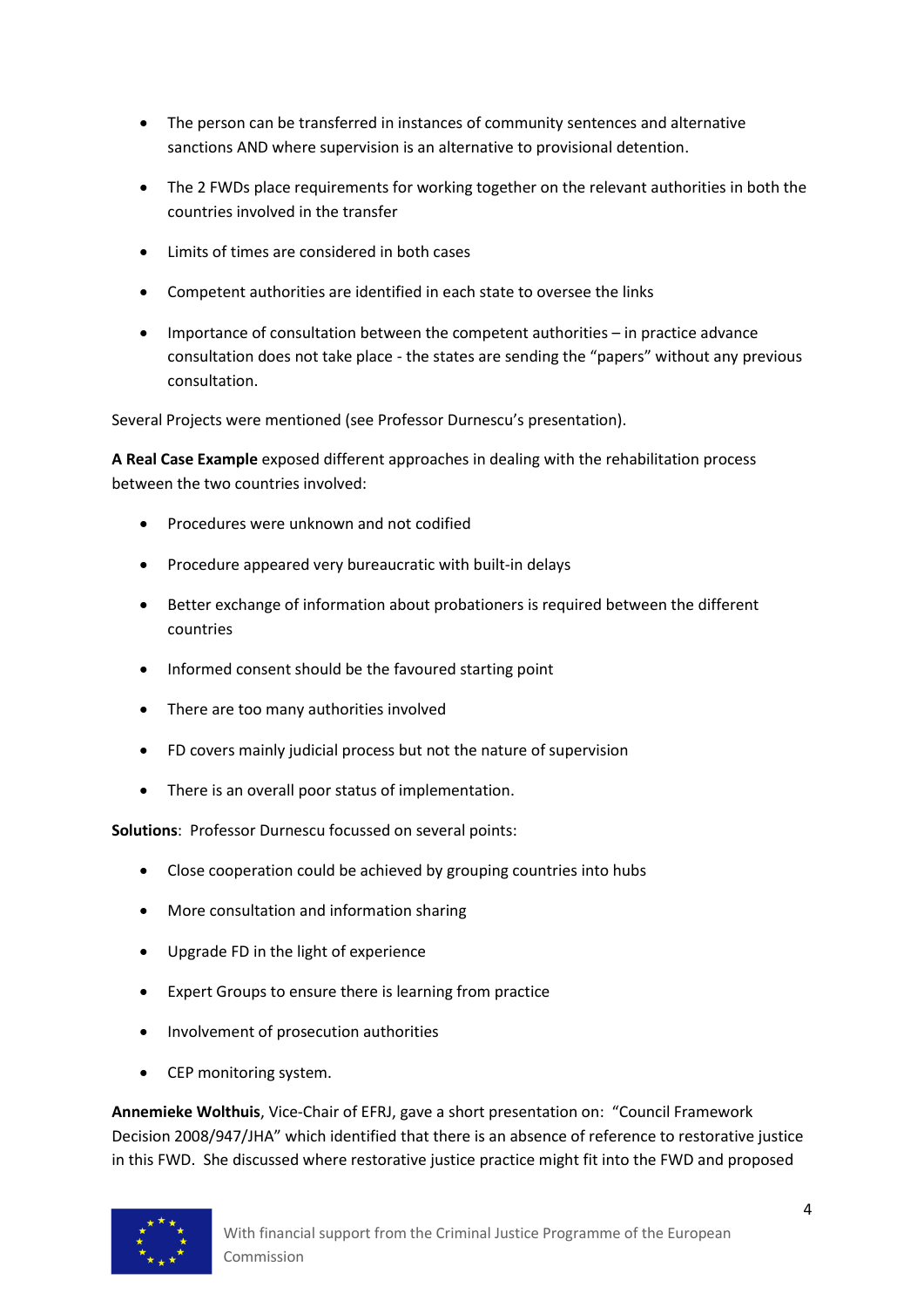the need for a redrafting to incorporate victim issues and add restorative justice practice to the considerations of transfers.

## **Questions from participants and comments from the panel of experts**

Initial questions from the audience covered issues about – how to deal with radicalisation in prisons, how the countries cooperate to develop the FWDs and the provision of information to judges.

The answers of the different organisations' members focused on the risk assessment tools and types of programmes offered. Some of the CJPE's Barcelona Radicalization Conference outcomes were mentioned. Examples of methods for working on extremism and restorative justice were provided: ETA in the Basque country and also in Northern Ireland.

Discussion raised the different levels of alternatives to prisons and prisons conditions across Europe, with judges' doubts about safety and human rights affecting decisions about transfer requests.

Cultural differences also need to be considered. How prisoners are treated in the prisons is also an issue: being alone in a single cell in Croatia may be regarded as harsh, but not in the Netherlands. It was agreed that the role of the prison staff can be even more important than simple square metres.

How is the voice of victims heard in relation to the FWDs? FWDs give very little mention to the victims so this is the major missing part of the Framework Decisions under consideration. Prisoners cannot be transferred because they have to pay a compensation fee to the victim.

It was suggested that the CJPE could contribute to having an agreed social rehabilitation definition between the Members States and continue to work on standards of how staff treat foreign national offenders and prisoners.

The final question was on how technology could help. NOMS in the UK has created an application called 'Tracks' and other applications are in development which could have transferable benefits.

### **Concluding Remarks**

**John Scott** closed the event with thanks to the Catalonian Delegation for providing support to the Platform and for the excellent meeting facilities of the Delegation. He stressed the valuable financial assistance from the Criminal Justice Programme of the European Commission.

He set out an agenda for the future development of effective implementation of the Framework Decisions – not least because there is no room for complacency about the progress on implementation. He committed the CJPE to support the expert groups by a focus on:

- 1. Ensuring that victims' interests will be taken into account
- 2. Highlighting the role of restorative justice in potential transfers
- 3. Developing hubs of relevant countries where there are highest levels of exchange or transfers
- 4. Building improved and standardised processes particularly in the information that accompanies offenders as they transfer
- 5. Agreeing a practical definition of 'social rehabilitation' and 'reintegration'